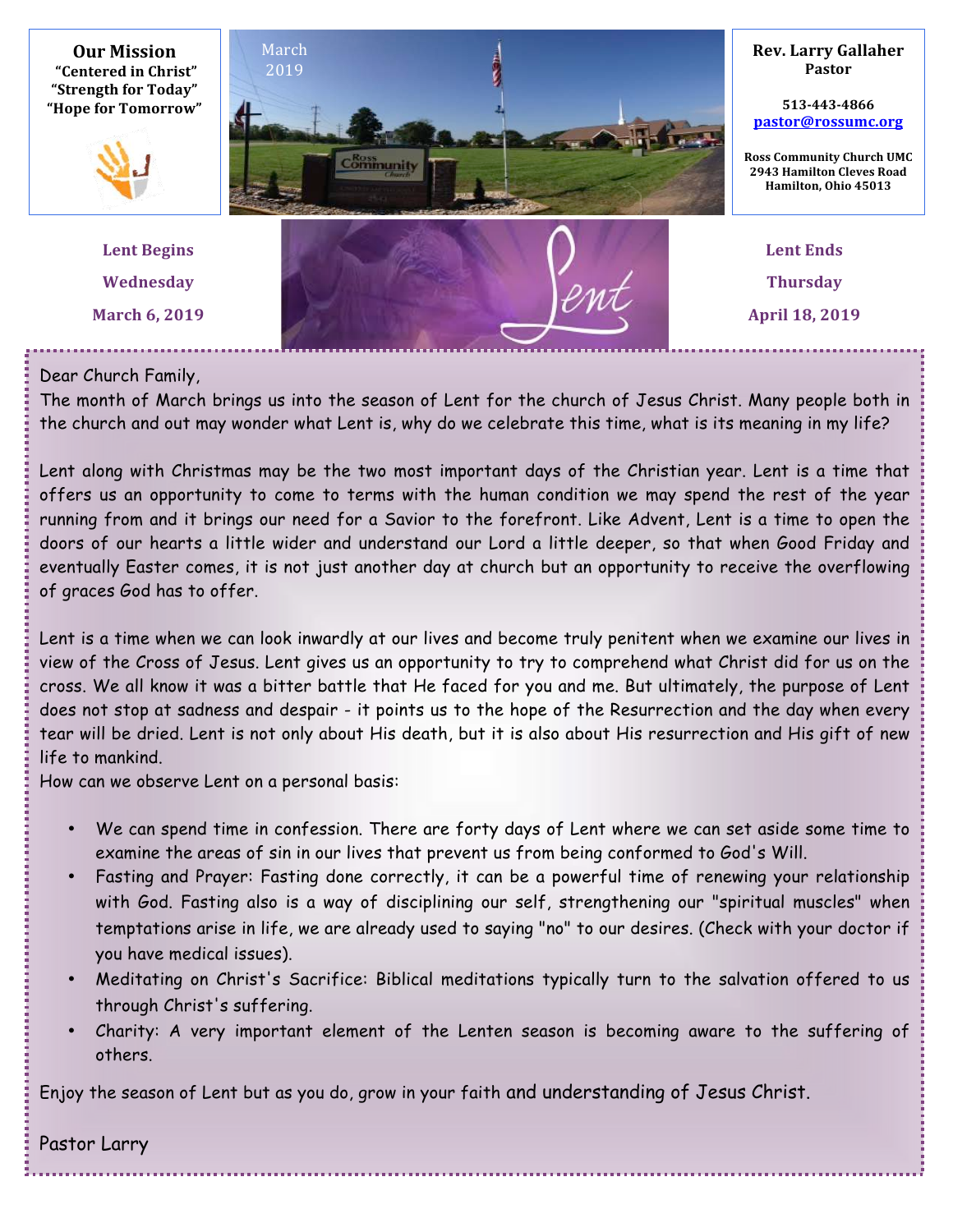

The next UM Women's meeting will be on Tuesday, March 12, 2019 in the church at 10:00 a.m. The women are planning the Mother and Special Others dinner on Tuesday, May 7th. All women are invited to bring all their Special Others to the dinner.

The women are helping Nancy sort the clothes that have been donated to her for the RAMM Third Saturday Giveaway. In March we will be helping Nancy on Wednesday, March 12 at 9:00 a.m. We will meet at the Administration Building in her sharing closet room to get the clothes ready for the following Saturday.

All students who will be attending college next year are eligible for the UMW Dorothy Gard Scholarship. The applications are in a gray folder in the church hallway. The deadline for the scholarship applications is April 7, 2019. We will be presenting them on the Graduating Sunday in June.



# **Worship Leaders**

| <b>March</b> | 2019                |  |
|--------------|---------------------|--|
| 3            | <b>Greg Conrad</b>  |  |
| 10           | Debbie Kunick       |  |
| 17           | <b>Roger Creasy</b> |  |
| 24           | Tim Zecher          |  |
| 31           | Nancy Beckman       |  |
| April        | 2019                |  |
| 7            | Debbie Gilman       |  |
| 14           | Chip Schoepf        |  |
| 21           | Jim Rechel          |  |
| 28           | Sally Rechel        |  |

# **Hall & Door Monitor**

| <b>March</b> | 2019                   |
|--------------|------------------------|
| 3            | Phil Brown             |
| 10           | <b>Roger Creasy</b>    |
| 17           | <b>Butch Foster</b>    |
| 24           | Doug Beckman           |
| 31           | <b>Judy Creasy</b>     |
| April        | 2019                   |
| 7            | <b>Sharon Mortimer</b> |
| 14           | <b>Wayne Estep</b>     |
| 21           | Phil Brown             |
| 28           | Jim Rechel             |



March Anniversary's

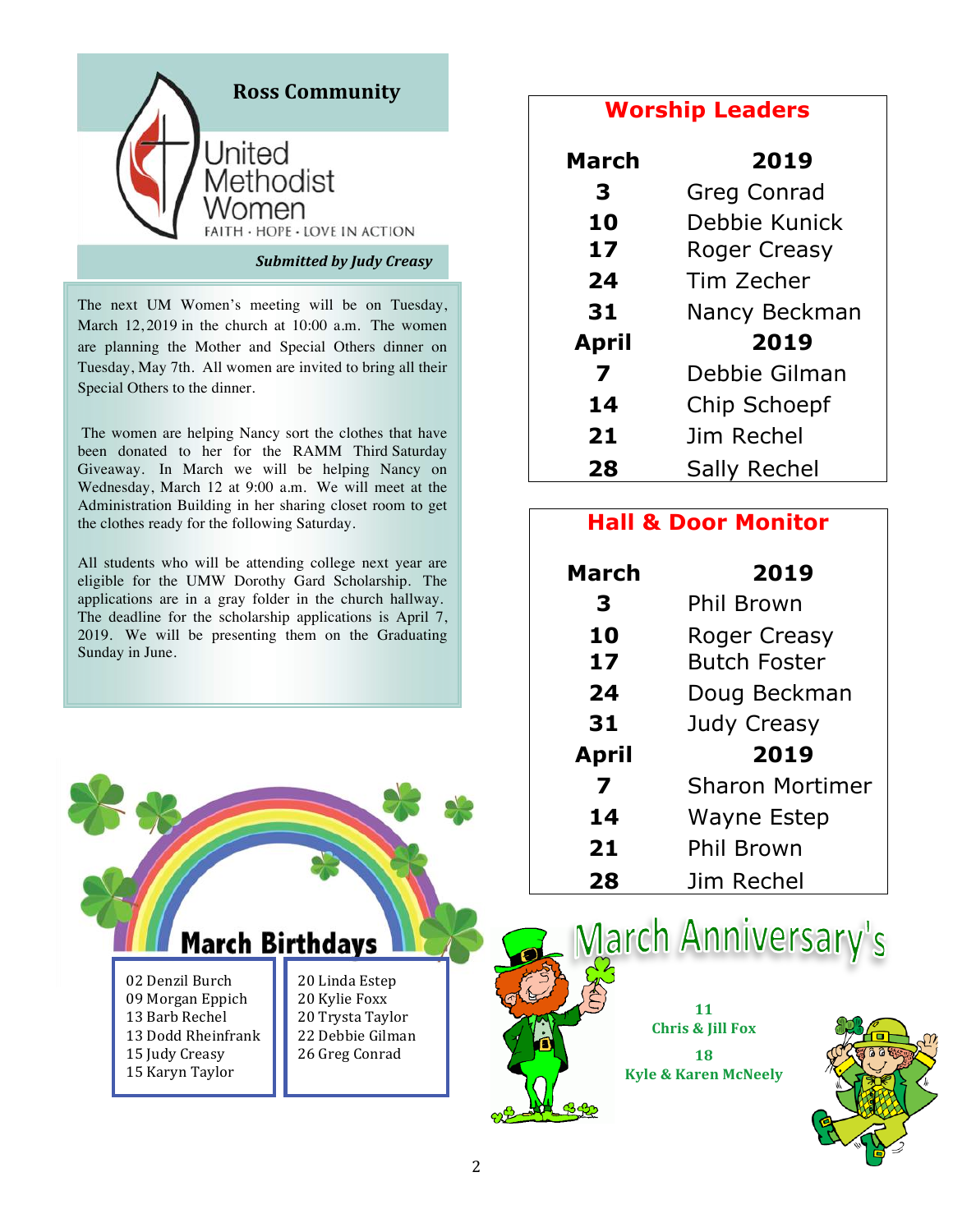# **Lent**

Lent is the period of 40 days which comes before **Easter** in the Christian calendar. Beginning on Ash Wednesday, Lent is a season of reflection and preparation before the celebrations of Easter. By observing the 40 days of Lent, Christians replicate Jesus Christ's sacrifice and withdrawal into the desert for 40 days. Lent is marked by fasting, both from food and festivities. Whereas Easter celebrates the resurrection of Jesus after his death on the cross, Lent recalls the events leading up to and including Jesus' crucifixion by Rome. This is believed to have taken place in Roman occupied Jerusalem. The Christian churches that observe Lent in the 21st century (and not all do significantly) use it as a time for prayer and penance. Only a small number of people today fast for the whole of Lent, although some maintain the practice on Ash Wednesday and Good Friday. It is more common these days for believers to surrender a particular vice such as favourite foods or smoking. Whatever the sacrifice it is a reflection of Jesus' deprivation in the wilderness and a test of self-discipline.

### **Why 40 days?**

40 is a significant number in Jewish-Christian scripture:

- In Genesis, the flood which destroyed the earth was brought about by 40 days and nights of rain.
- The Hebrews spent 40 years in the wilderness before reaching the land promised to them by God.
- Moses fasted for 40 days before receiving the ten commandments on Mount Sinai.
- Jesus spent 40 days fasting in the wilderness in preparation for his ministry.

Most Christians regard Jesus' time in the wilderness as the key event for the duration of Lent.

### **Why is it called Lent?**

Lent is an old English word meaning 'lengthen'. Lent is observed in spring, when the days begin to get longer.

### **The colour purple**

Purple is the symbolic colour used in some churches throughout Lent, for drapes and altar frontals. Purple is used for two reasons: firstly because it is associated with mourning and so anticipates the pain and suffering of the crucifixion, and secondly because purple is the colour associated with royalty, and celebrates Christ's resurrection and sovereignty.

### **East and West**

Both the eastern and western churches observe Lent but they count the 40 days differently.

The western church excludes Sundays (which is celebrated as the day of Christ's resurrection) whereas the eastern church includes them.

The churches also start Lent on different days.

Western churches start Lent on the 7th Wednesday before Easter Day (called Ash Wednesday).

Eastern churches start Lent on the Monday of the 7th week before Easter and end it on the Friday 9 days before Easter. Eastern churches call this period the 'Great Lent'.

The last week of Lent is called Holy Week.

*Copied from the following web site: http://www.bbc.co.uk/religion/religions/christianity/holydays/lent\_1.shtml .*